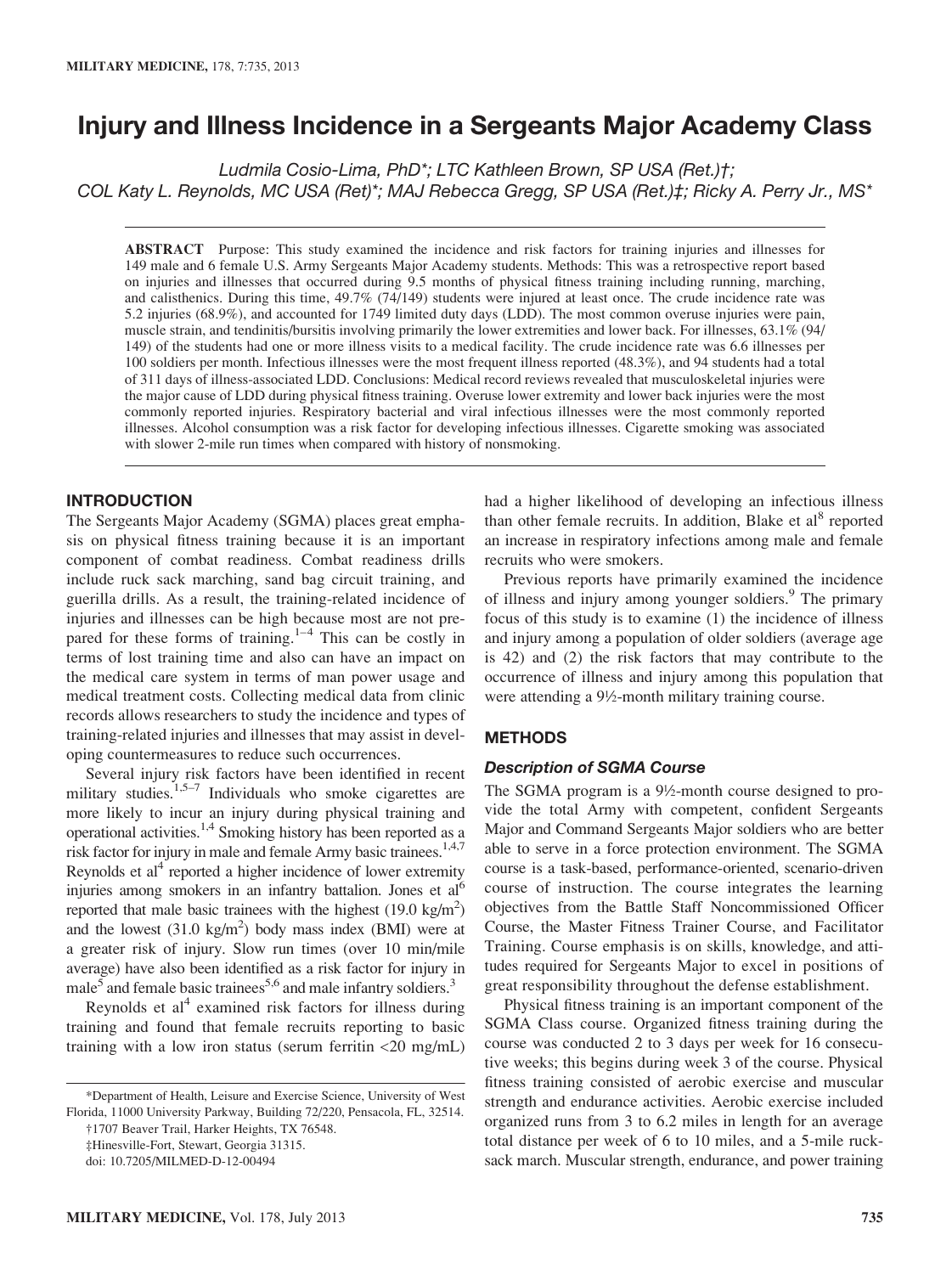included push-ups and sit-ups, circuit training, rifle physical training, sandbag circuit training, and guerilla drills.

Throughout the 9½-month course, individual or small group physical training was encouraged, and fitness facilities were available for use by the students throughout their course.

## Subjects and Study Design

Subjects were 149 (143 males, 6 females) Master Sergeants (E8) from different military units and geographic regions enrolled in a SGMA Class from August 14, 1995 to May 31, 1996. Injury and illness data were obtained by retrospective review of all available medical records for 149 of the 200 enrolled students (74.0%). Physical fitness data were based on the initial Army Physical Fitness Test (APFT) administered in the second week of the course.

## Demographic Data

Demographic data (race, gender, height, weight, smoking history, and alcohol use) were obtained from a Health Risk Appraisal questionnaire administered during the first week of the course. BMI was calculated (weight/height<sup>2</sup>) for each student using the height and weight data collected from the Health Risk Appraisal. Students were asked if they had smoked cigarettes and, if so, the number of cigarettes per day and the length of time they have been smoking. For alcohol history, they were asked the number of drinks consumed per week and the number of years of alcohol usage.

## Physical Fitness Data

Baseline physical fitness was assessed from the soldier's initial APFT. The APFT consists of a 2-mile run for time; the maximum number of push-ups completed in 2 minutes; and the maximum number of sit-ups completed in 2 minutes. Each fitness testing component has a maximum point score of 100, which is adjusted by age and gender.

# Injury and Illness Data

Of the 200 students enrolled in the SGMA Class, 149 (74.0%) had records available for review in the medical clinic. These records were examined in the last month of the course by a physician and a physical therapist. Only data from injuries and illnesses documented in the record as occurring during the SGMA Class physical fitness training were included in the present study. Information extracted from medical records included the date of the clinic visit, the verbatim diagnosis, body system involved, anatomic location of each injury, and the disposition and days of limited duty resulting from the injury or illness.

For classification purposes, injury cases were defined as any medical complaint documented in the medical record during course attendance that occurred during physical fitness training and resulting in at least one clinic visit. Overuse injuries were defined as injuries caused by repetitive microtrauma (e.g., strains, tendinitis, and stress fractures) associated with such activities as running and marching. Traumatic injuries were defined as injuries associated with a specific single event (e.g., twisting an ankle or falling while running). Illness cases were defined as any medical complaint documented in the medical record during course attendance that resulted in at least one clinic visit. Injuries and illnesses that were not clearly defined in the medical record were categorized as "not otherwise specified" (NOS). A limited duty time injury or illness was defined as a complaint that resulted in at least 24 hours of medically restricted activity prescribed by medical personnel.

# Statistical Analyses

Descriptive analyses were performed on 143 male soldiers and 6 female soldiers. All injury and illness data were double-entered and cross-checked for error control and then uploaded for analysis. The total number of initial visits, follow-up visits, and limited duty time were compiled for injuries and illnesses. The cumulative incidence (percentage) of individuals experiencing injuries or illnesses was calculated by dividing the number of soldiers with one or more injuries or illnesses by the total number of soldiers with available medical records.

Statistical Package for the Social Sciences (SPSS; Version 18, Chicago, IL) was used for the statistical analyses. An  $\alpha$  of 0.05 was used as the level of significance for all hypothesis testing. Categorical variables were described by frequency, percentage, and 95% confidence interval (CI) through the use of Epi Info Version 6.04 (Centers for Disease Control and Prevention, Atlanta, Georgia).

Univariate testing was performed using  $\chi^2$ , and the oneway ANOVA test was perfomed to evaluate potential univariate associations of the outcome variables with the various independent variables. Estimates of both incidence and relative risk (RR) were calculated.

To control for confounding, statistical modeling was accomplished through the use of multiple logistic regression. Unadjusted odds ratios were estimated through univariate methods and then adjusted by logistic regression. Model reduction was accomplished primarily through selection of biologically important variables. Decisions regarding inclusion or exclusion of variables in the statistical model were based on the difference in the −2 log likelihood score from models with and without a particular variable included in the statistical model. In addition, if the entry of a variable into the model changed the odds ratio by more than 20% and was biologically important, this variable was considered to be a confounder and kept in the model. Model fit was assessed using the Hosmer–Lemeshow Statistic.

# RESULTS

## Descriptive Data

Tables I and II present descriptive and APFT data for the SGMA students. Mean cholesterol ± S.D for male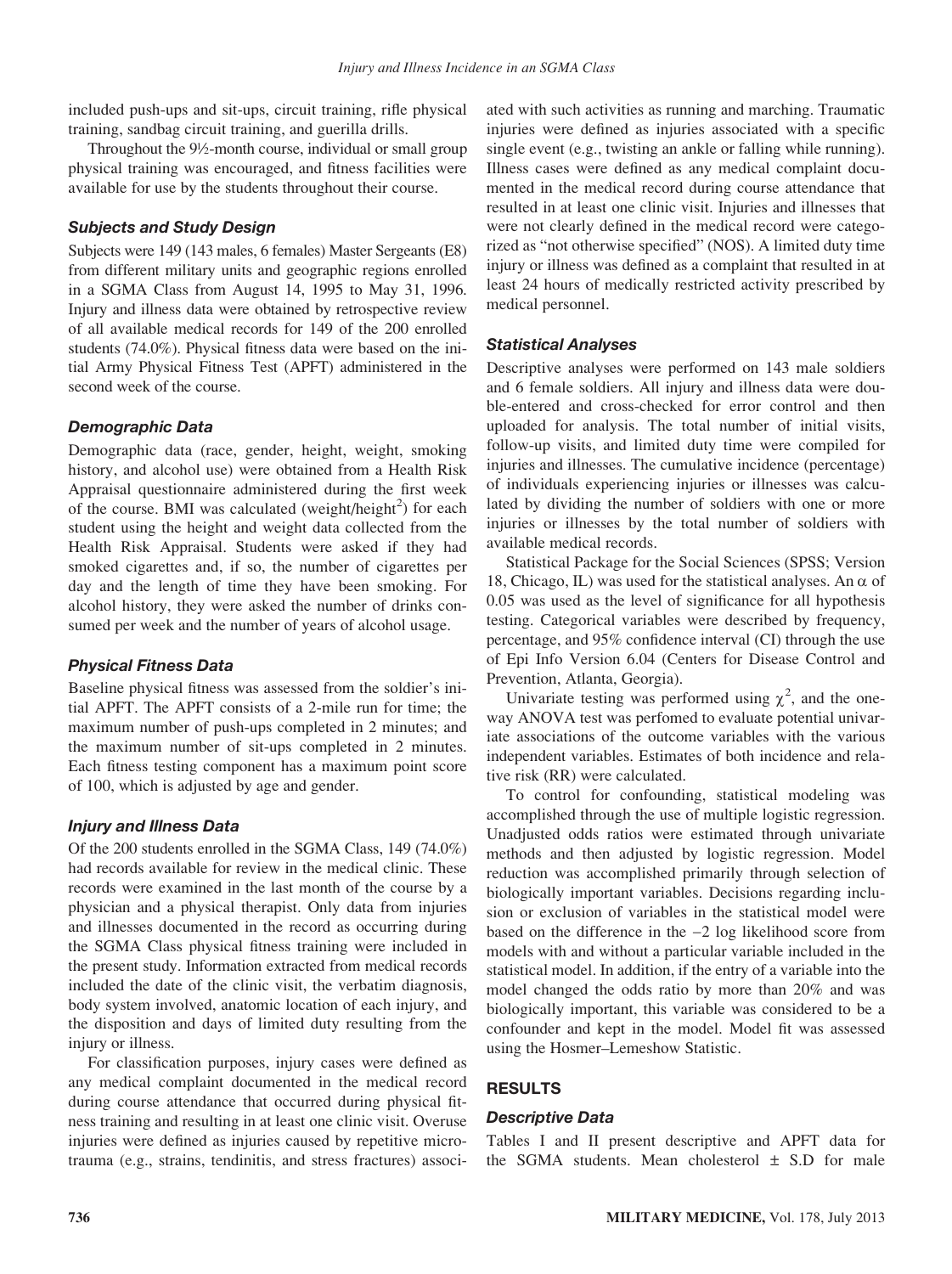| Characteristic          | N   | Mean  | SD   | Minimum | Maximum |  |
|-------------------------|-----|-------|------|---------|---------|--|
| Age                     | 132 | 41.9  | 4.1  | 30.0    | 51.0    |  |
| Height (cm)             | 141 | 177.2 | 7.0  | 160.0   | 198.1   |  |
| Weight (kg)             | 141 | 81.1  | 8.8  | 59.1    | 100.5   |  |
| BMI $(kg/m^2)$          | 141 | 25.8  | 2.1  | 19.4    | 33.7    |  |
| Push-ups (no.)          | 102 | 45.2  | 13.7 | 18.0    | 85.0    |  |
| $Sit-ups (no.)$         | 103 | 54.7  | 13.8 | 32.0    | 106.0   |  |
| Two-mile Run (min)      | 102 | 15.5  | 1.5  | 12.1    | 21.1    |  |
| <b>Total APFT Score</b> | 97  | 238.4 | 49.3 | 168.0   | 300.0   |  |
| Age                     | 132 | 41.9  | 4.1  | 30.0    | 51.0    |  |

TABLE I. Age, Physical Characteristics, and Fitness of Male Students in SGMA Class at the Beginning of Training

TABLE II. Age, Physical Characteristics, and Fitness of Female Students in SGMA Class at the Beginning of Training

| Characteristic          | N | Mean  | SD   | Minimum | Maximum |
|-------------------------|---|-------|------|---------|---------|
| Age                     | 5 | 49.2  | 4.8  | 44.0    | 53.0    |
| Height (cm)             | 6 | 165.5 | 6.3  | 157.5   | 175.3   |
| Weight (kg)             | 6 | 67.1  | 6.5  | 57.3    | 74.5    |
| BMI $(kg/m2)$           | 6 | 24.5  | 2.8  | 21.0    | 28.2    |
| Push-ups (no.)          | 2 | 18.5  | 9.2  | 12.0    | 25.0    |
| $Sit-ups(no.)$          | 2 | 52.0  | 12.7 | 43.0    | 61.0    |
| Two-mile Run            |   | 19.4  |      | 19.5    | 19.5    |
| <b>Total APFT Score</b> |   | 229.0 |      | 229.0   | 229.0   |

SGMA students  $(n = 141)$  was  $187.6 \pm 29.3$  mg/dl. Mean cholesterol  $\pm$  S.D for female students was 195.8  $\pm$  25.1 mg/ dl. Among 129 male soldiers, 34 males (26.4%) reported smoking within the last year. Smoking data were collected for 5 female SGMA students. Only one female reported smoking within the last year (20.0%). Sixty-eight out of this 128 SGMA Class (53.1%) reported consuming alcoholic beverages (65 males and 3 females).

### Injury and Illness Data

#### Incidence and Distribution of Injury

During the 9½-month course, 49.7% (74/149) of the soldiers incurred one or more injuries. Seventy-two of the 143 male students (50.3%) and 2 of the 6 female (33.3%) students were injured at least once during the course. Table III presents the frequency and distribution of injuries, clinic visits, and associated limited duty days (LDD). Injuries were divided into the following 4 general categories: overuse injury, traumatic injury, wound injury, and NOS injury. Injuries were further broken down into subcategories that are outlined in Table IV. The average number of LDD per injured student was 32 days. The crude incidence rate (initial injuries) was 5.2 injuries per 100 students per month. The anatomical sites of injuries and LDD are presented in Table IV. The site of injury was categorized in one of the five following regions: lower extremities, back, upper extremities, head, and trunk, or NOS. The site of injury was further subcategorized by specific location, and these sites are outlined in Table IV.

#### Incidence and Distribution of Illness

The cumulative incidence of soldiers with one or more illnesses during the 9½-month course was 63.1% (94/149). The frequency and distribution of different types of illnesses and associated loss of duty time are shown in Table V. A total of 178 illnesses were documented in the 94 soldiers that suffered at least one illness while attending SGMA training. A total number of 435 clinic visits were reported, and these illnesses resulted in 311 LDD. The crude incidence rate (initial illnesses) was 6.6 illnesses per 100 soldiers per month. Infectious illnesses were the most frequent illness category reported and accounted for 178 LDD. Bacterial and viral

TABLE III. Frequency and Distribution of Injuries and Associated LDD by Type in SGMA Class Student

|                                |    | Injury <sup><math>a</math></sup> |                | Total Clinic Visits <sup>b</sup> |                   |          | <b>Total LDD</b> |                   |
|--------------------------------|----|----------------------------------|----------------|----------------------------------|-------------------|----------|------------------|-------------------|
| Type of Injury                 | N  | %                                | N              | $\%$                             | Mean <sup>c</sup> | N        | $\%$             | Mean <sup>d</sup> |
| Overuse                        | 89 | 69.0                             | 194            | 61.4                             | 2.2               | 1749     | 73.5             | 19.7              |
| Pain                           | 38 | 29.5                             | 95             | 30.1                             | 2.5               | 863      | 36.3             | 22.7              |
| Muscle Strain                  | 36 | 27.9                             | 65             | 20.6                             | 1.8               | 660      | 27.7             | 18.3              |
| <b>Tendinitis and Bursitis</b> | 9  | 7.0                              | 17             | 5.4                              | 1.9               | 170      | 7.2              | 18.9              |
| <b>Stress Reaction</b>         | 3  | 2.3                              | 8              | 2.5                              | 2.7               | 42       | 1.8              | 14.0              |
| Calcaneal Bone Spur            | 3  | 2.3                              | 9              | 2.9                              | 3.0               | 14       | 0.6              | 4.7               |
| Traumatic                      | 23 | 17.8                             | 81             | 25.6                             | 3.5               | 580      | 24.4             | 25.2              |
| Ligament Sprain                | 11 | 8.5                              | 28             | 8.9                              | 2.6               | 317      | 13.3             | 28.8              |
| Tear                           | 4  | 3.1                              | 38             | 12.0                             | 9.5               | 140      | 5.9              | 35.0              |
| Fracture                       | 4  | 3.1                              | 11             | 3.5                              | 2.8               | 95       | 4.0              | 23.8              |
| <b>NOS Trauma</b>              | 4  | 3.1                              | 4              | 1.3                              | 1.0               | 28       | 1.2              | 7.0               |
| Wound                          | 8  | 6.2                              | 13             | 4.1                              | 1.6               | 14       | 0.6              | 3.5               |
| Blister                        |    | 3.1                              | 5              | 1.6                              | 1.3               | 14       | 0.6              | 3.5               |
| Abrasion/Laceration            | 3  | 2.3                              | 6              | 1.9                              | 2.0               | $\Omega$ | 0.0              | 0.0               |
| Contusion                      |    | 0.8                              | $\mathfrak{D}$ | 0.6                              | 2.0               | $\Omega$ | 0.0              | 0.0               |
| <b>NOS</b>                     | 9  | 7.0                              | 28             | 8.9                              | 3.1               | 36       | 1.5              | 4.0               |

"Students may have more than one injury. <sup>b</sup>Total Clinic Visits = Initial and follow-up visits. "Mean = Mean number of clinic visits per injury. "Mean = Mean number of LDD per injury.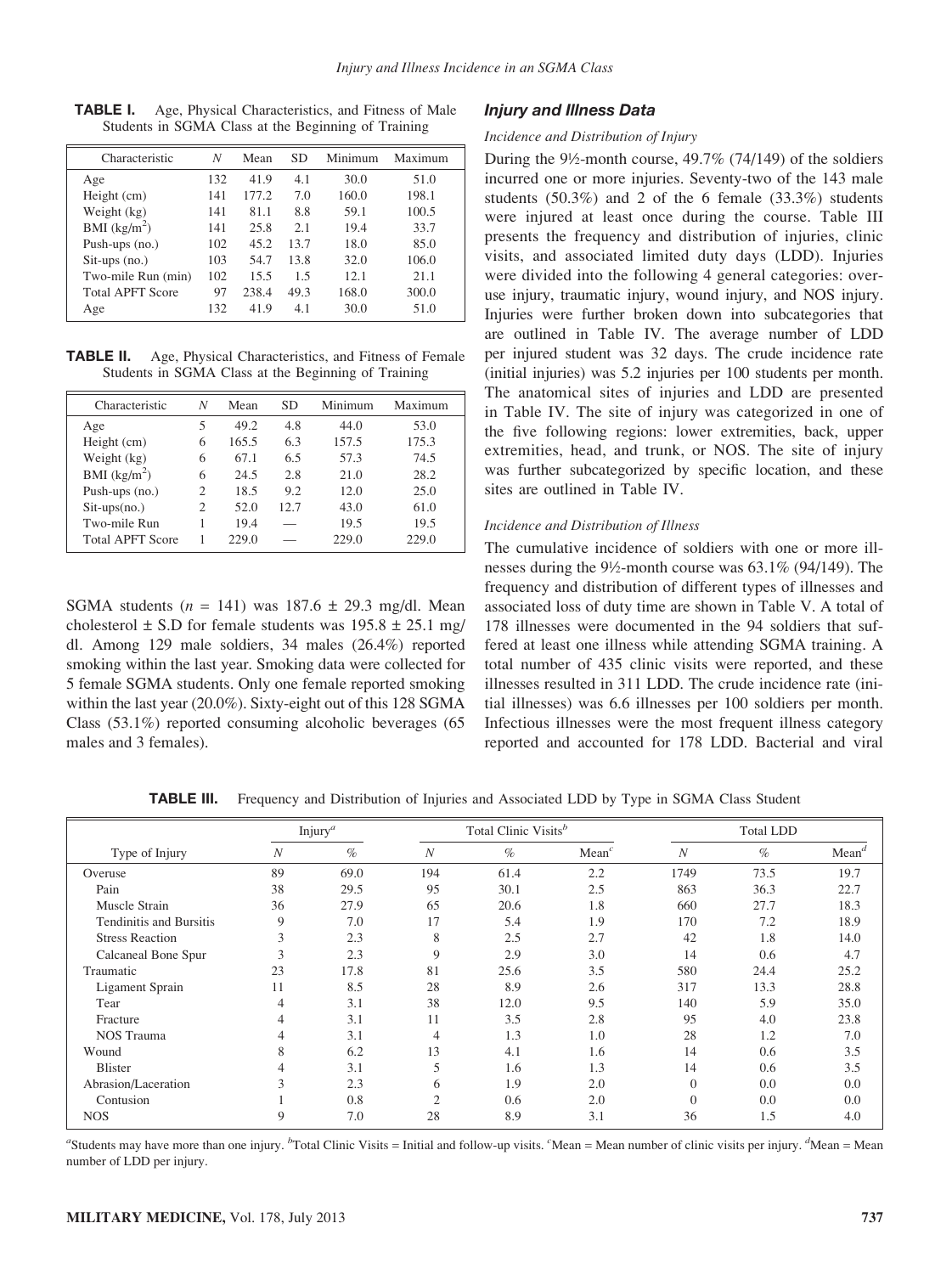|                          | Injury <sup><math>a</math></sup> |       |                  | Total Clinic Visits $^b$ |                   |                  | <b>Total LDD</b> |                   |  |
|--------------------------|----------------------------------|-------|------------------|--------------------------|-------------------|------------------|------------------|-------------------|--|
| Site of Injury           | $\boldsymbol{N}$                 | $\%$  | $\boldsymbol{N}$ | $\%$                     | Mean <sup>c</sup> | $\boldsymbol{N}$ | $\%$             | Mean <sup>d</sup> |  |
| <b>Lower Extremeties</b> | 71                               | 55.0  | 153              | 48.4                     | 2.2               | 1185             | 49.8             | 16.7              |  |
| Knee                     | 26                               | 20.2  | 75               | 23.7                     | 2.9               | 603              | 25.4             | 23.2              |  |
| Foot                     | 19                               | 14.7  | 30               | 9.5                      | 1.6               | 217              | 9.1              | 11.4              |  |
| Ankle                    | 10                               | 7.8   | 23               | 7.3                      | 2.3               | 222              | 9.3              | 22.2              |  |
| Thigh                    | 6                                | 4.7   | 11               | 3.5                      | 1.8               | 35               | 1.5              | 5.8               |  |
| Shin                     | 3                                | 2.3   | 7                | 2.2                      | 2.3               | 42               | 1.8              | 14.0              |  |
| Hip                      | 3                                | 2.3   | 3                | 1.0                      | 1.0               | 37               | 1.6              | 12.3              |  |
| Calf                     | $\overline{2}$                   | 1.6   | $\sqrt{2}$       | 0.6                      | 1.0               | 29               | 1.2              | 14.5              |  |
| Groin                    | $\overline{2}$                   | 1.6   | $\mathfrak{2}$   | 0.6                      | 1.0               | $\overline{0}$   | 0.0              | 0.0               |  |
| Back                     | 20                               | 15.5  | 63               | 19.9                     | 3.2               | 686              | 28.8             | 34.3              |  |
| <b>Lower Back</b>        | 19                               | 14.7  | 61               | 19.3                     | 3.2               | 686              | 28.8             | 36.1              |  |
| <b>Upper Back</b>        |                                  | 0.8   | $\mathfrak{2}$   | 0.6                      | 2.0               | $\overline{0}$   | 0.0              | 0.0               |  |
| <b>Upper Extremeties</b> | 19                               | 14.7  | 51               | 16.1                     | 2.7               | 364              | 15.3             | 19.2              |  |
| Shoulder                 | 12                               | 9.3   | 37               | 11.7                     | 3.1               | 336              | 14.1             | 28.0              |  |
| Hand/Finger              | $\overline{4}$                   | 3.1   | 10               | 3.2                      | 2.5               | 14               | 0.6              | 3.5               |  |
| Wrist                    | $\overline{2}$                   | 1.6   | $\mathfrak{2}$   | 0.6                      | 1.0               | $\overline{0}$   | 0.0              | 0.0               |  |
| Elbow                    |                                  | 0.8   | $\overline{2}$   | 0.6                      | 2.0               | 14               | 0.6              | 14.0              |  |
| Head and Trunk           | 16                               | 12.4  | 44               | 13.9                     | 2.8               | 136              | 5.7              | 8.5               |  |
| Neck                     | 8                                | 6.2   | 20               | 6.3                      | 2.5               | 53               | 2.2              | 6.6               |  |
| Chest                    | 5                                | 3.9   | 10               | 3.2                      | 2.0               | 83               | 3.5              | 16.6              |  |
| Head                     | $\overline{2}$                   | 1.6   | 13               | 4.1                      | 6.5               | $\Omega$         | 0.0              | 0.0               |  |
| Face                     |                                  | 0.8   |                  | 0.3                      | 1.0               | $\overline{0}$   | 0.0              | 0.0               |  |
| <b>NOS</b>               | 3                                | 2.3   | 5                | 1.6                      | 1.7               | 8                | 0.3              | 2.7               |  |
| Total                    | 129                              | 100.0 | 316              | 100.0                    | 2.5               | 2379             | 100.0            | 18.4              |  |

TABLE IV. Frequency and Distribution of Injuries and Associated LDD by the Site of Injury in SGMA Class

"Students may have more than on injury. <sup>b</sup>Total Clinic Visits = Initial and follow-up visits. "Mean = Mean number of clinic visits per injury. "Mean = Mean number of LDD per injury.

|                           |                  | Illness <sup><math>a</math></sup><br>Total Clinic Visits <sup>b</sup> |                  | <b>Total LDD</b> |                   |                  |       |                   |
|---------------------------|------------------|-----------------------------------------------------------------------|------------------|------------------|-------------------|------------------|-------|-------------------|
| Illness                   | $\boldsymbol{N}$ | $\%$                                                                  | $\boldsymbol{N}$ | $\%$             | Mean <sup>c</sup> | $\boldsymbol{N}$ | $\%$  | Mean <sup>d</sup> |
| <b>Infectious Illness</b> | 86               | 48.3                                                                  | 118              | 27.1             | 1.4               | 178              | 57.2  | 2.1               |
| <b>Bacterial</b>          | 51               | 28.7                                                                  | 77               | 17.7             | 1.5               | 131              | 42.1  | 2.6               |
| Viral                     | 30               | 16.9                                                                  | 35               | 8.1              | 1.2               | 47               | 15.1  | 1.6               |
| Fungal                    | 3                | 1.7                                                                   | 3                | 0.7              | 1.0               | $\mathbf{0}$     | 0.0   | 0.0               |
| Chlamydia                 |                  | 0.6                                                                   | $\overline{c}$   | 0.5              | 2.0               | $\mathbf{0}$     | 0.0   | 0.0               |
| <b>NOS</b>                |                  | 0.6                                                                   |                  | 0.2              | 1.0               | $\boldsymbol{0}$ | 0.0   | 0.0               |
| Dermal                    | 12               | 6.7                                                                   | 16               | 3.7              | 1.3               | 46               | 14.8  | 3.8               |
| Edema                     | $\overline{4}$   | 2.3                                                                   | 7                | 1.6              | 1.8               | 46               | 14.8  | 11.5              |
| Dermatitis                | $\overline{4}$   | 2.3                                                                   | $\overline{4}$   | 0.9              | 1.0               | $\mathbf{0}$     | 0.0   | 0.0               |
| <b>B</b> ite              | $\overline{2}$   | 1.1                                                                   | $\mathfrak{2}$   | 0.5              | 1.0               | $\mathbf{0}$     | 0.0   | 0.0               |
| Rash                      | $\overline{2}$   | 1.1                                                                   | 3                | 0.7              | 1.5               | $\mathbf{0}$     | 0.0   | 0.0               |
| Gastrointestinal          | 4                | 2.3                                                                   | 6                | 1.4              | 1.5               | $\Omega$         | 0.0   | 0.0               |
| Ulcer                     | 3                | 1.7                                                                   | 5                | 1.2              | 1.7               | $\mathbf{0}$     | 0.0   | 0.0               |
| Hemorrhoid                |                  | 0.6                                                                   |                  | 0.2              | 1.0               | $\boldsymbol{0}$ | 0.0   | 0.0               |
| Cardiovascular            | 40               | 22.5                                                                  | 214              | 49.2             | 5.4               | 16               | 5.1   | 0.4               |
| Hypertension              | 35               | 19.7                                                                  | 208              | 47.8             | 5.9               | 15               | 4.8   | 0.4               |
| Chest Pain                | 5                | 2.8                                                                   | 6                | 1.4              | 1.2               | $\mathbf{1}$     | 0.3   | $0.2\,$           |
| Other Illnesses           | 36               | 20.2                                                                  | 81               | 18.6             | 2.3               | 71               | 22.8  | 2.0               |
| <b>NOS</b>                | 19               | 10.7                                                                  | 46               | 10.6             | 2.4               | $\mathbf{1}$     | 0.3   | 0.1               |
| Allergy                   | 14               | 7.9                                                                   | 30               | 6.9              | 2.1               | 70               | 22.5  | 5.0               |
| Reproductive              | $\mathfrak{2}$   | 1.1                                                                   | $\overline{4}$   | 0.9              | 2.0               | $\theta$         | 0.0   | 0.0               |
| Numbness                  |                  | 0.6                                                                   | $\mathbf{1}$     | 0.2              | 1.0               | $\theta$         | 0.0   | 0.0               |
| Total                     | 178              | 100.0                                                                 | 435              | 100.0            | 2.4               | 311              | 100.0 | 1.8               |
| <b>Infectious Illness</b> | 86               | 48.3                                                                  | 118              | 27.1             | 1.4               | 178              | 57.2  | 2.1               |

TABLE V. Frequency and Distribution of Illness and Associated LDD by Type of Illness in a SGMA Class

"Students may have more than on illness. "Total Clinic Visits = Initial and follow-up visits "Mean = Mean number of clinic visits per illness "Mean = Mean number of LDD per illness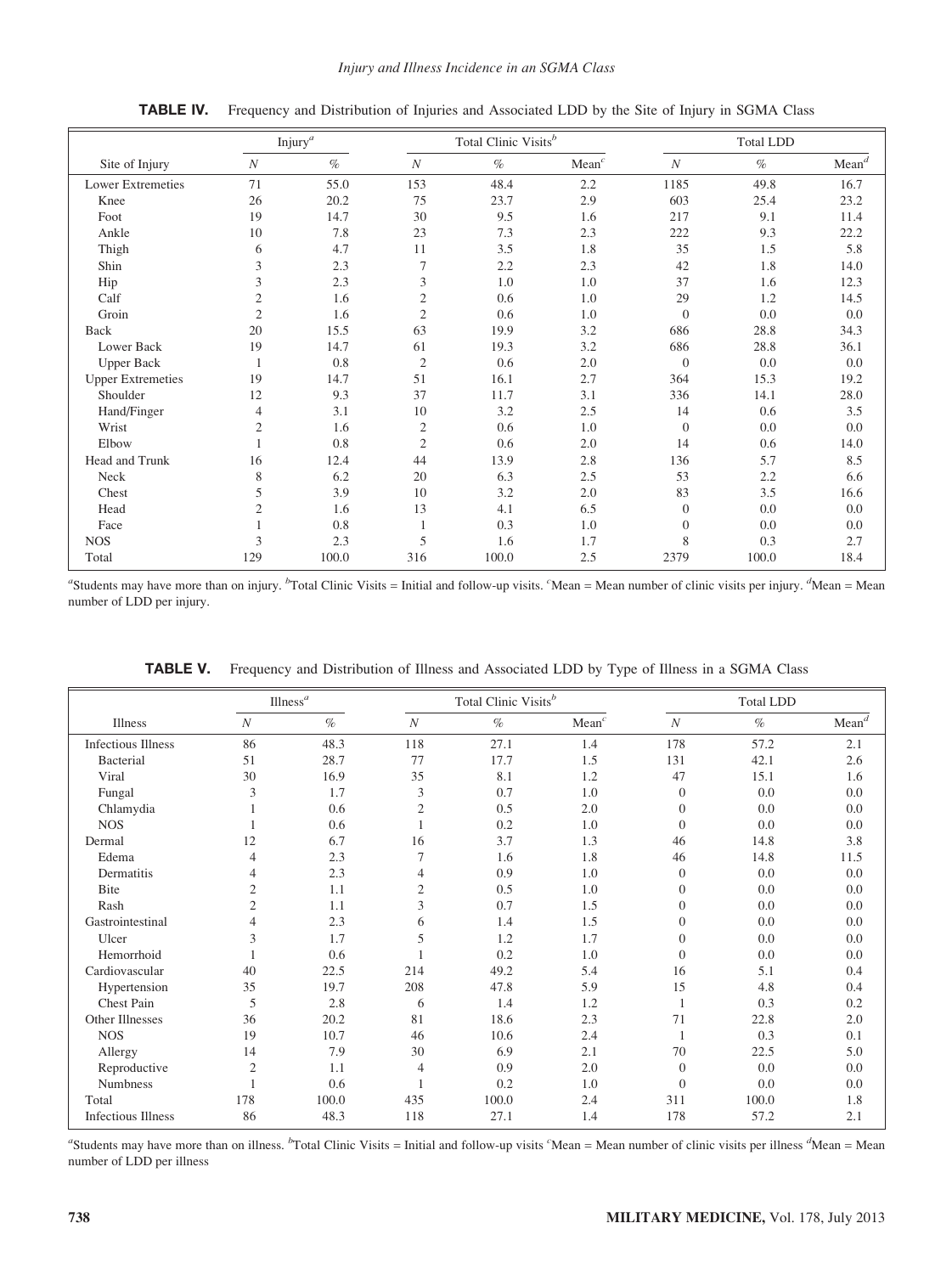| <b>Smoking</b> |    | Mean Run Time (min) | <b>SD</b> | Range (min)   |
|----------------|----|---------------------|-----------|---------------|
| Yes            |    | $16.5*$             | 1.7       | $13.3 - 20.8$ |
| No             | 73 | 15.5                | 14        | $12.1 - 21.1$ |

**TABLE VI.** Association Between Self-reported Smoking History **T** and 2-mile Run Times

 $*_{p} = 0.01$ .

infections were reported most frequently and accounted for 57.2% of the total LDD. These infections primarily affected the respiratory system. Hypertension accounted for the greatest number of total clinic visits (208 initial and follow-up visits).

#### Association Between Smoking, Alcohol Use and APFT Scores

Smoking, push-up, sit-up, and run-time data were available for 95 students. These data were analyzed using a one-way ANOVA test which indicated that smokers had significantly slower run times than nonsmokers ( $p = 0.01$ , Table VI). However, no significant associations were found between push-up and sit-up test scores and smoking.

A logistic regression model was conducted on smoking, run time, and age. The model was based on 93 students with complete data on these three variables. According to the model, as run times increased by 1 minute, the odds of being a smoker increased by 54.0% or 1.54 times. The age range was small and not found to be statistically significant in the model.

Self-reported alcohol use and push-up, sit-up, and 2-mile run test scores were evaluated using ANOVA analyses. No significant relationships were found between alcohol use and these variables.

#### Association Between Smoking and Baseline Cholesterol Levels

Table VII outlines the association between smoking and baseline cholesterol level. Baseline cholesterol levels were defined as values obtained during the first week of the course. Smoking and cholesterol data were available for 134 SGMA students. The group mean baseline cholesterol level was significantly higher ( $p = 0.04$ ) for smokers than nonsmokers. The difference between the mean cholesterol levels of the two groups was 7.0 mg/dl.

#### Risk Factors for Injury and Illness

No significant associations were found between musculoskeletal injuries and age, height, weight, BMI, physical fitness, cholesterol, smoking, and alcohol use.

TABLE VII. Association Between Smoking and Baseline Cholesterol Levels

| Smoking | N  | Mean Cholesterol (mg/dl) | <b>SD</b> | Range $(mg/dl)$ |
|---------|----|--------------------------|-----------|-----------------|
| Yes     | 35 | 196.8*                   | 29.9      | $125.0 - 263.0$ |
| No      | 99 | 189.8                    | 28.8      | $133.0 - 268.0$ |

 $*_{p} = 0.04$ .

| TABLE VIII. | Incidence of Infectious Illness, RR, and 95% CI for |
|-------------|-----------------------------------------------------|
|             | Alcohol Consumption                                 |

| Alcohol Use | Ν        | Illness Incidence $(\% )$ | RR       | 95% CI             |
|-------------|----------|---------------------------|----------|--------------------|
| Yes<br>Nο   | 68<br>60 | 51.5                      | Referent | $1.3 - 3.4$<br>N/A |

Alcohol and illness data were available for 128 students. Individuals that self-reported alcohol use were two times as likely to have an infectious illness as nonusers. These data are outlined in Table VIII. No significant association was found between smoking and illness.

#### **DISCUSSION**

The present study examined the incidence of injury and illness among students enrolled in an SGMA Class. While attending the 9½-month course, students were much more likely to develop an illness than incur an injury (63.1% vs. 49.7%). However, the total number of LDD was 7.6 times greater for injuries than illnesses. These findings are supported by Billings.<sup>10</sup>

Most of the injuries involved either lower extremities or the lower back. These findings are again consistent with other published reports.<sup>10,11</sup> These results are not surprising, since physical training involves running and marching, which are weight-bearing activities that stress the lower body.

Infectious illnesses were the most common illnesses reported among the SGMA students and accounted for the greatest number of LDD. The majority of clinic visits for infectious illnesses involved the respiratory system (57.0%). Several studies reported that the majority of clinic visits for all illnesses during basic cadet training were attributed to upper respiratory infections.<sup>10,11</sup> Respiratory-transmitted infections have been reported at Army training centers where soldiers are in close quarters, training together, and immunologically susceptible to infection.<sup>12</sup> The majority of the SGMA students were in separate housing, but they trained together and participated in indoor classroom activities that would increase the risk for transmission of airborne infectious agents. Factors that may have attributed to increased susceptibility to airborne agents in this older student population include underlying chronic illnesses, vigorous physical training, $13$  and psychological stressors $14,15$  that attribute to course demands and requirements.

Direct comparisons of injury and illness incidence are difficult to make between this cohort group of SGMA students and previous SGMA classes because of a lack of published data. However, comparisons to other published Army studies are of interest. Bijur et  $al^{16}$  reported an injury incidence for male Army recruits, which was lower than that found in males in the present study (28% vs. 50.3%). However, soldiers in this study were younger than the study participants (mean age 20.2 vs. 41.9). It is possible that this age differential accounts for the increased number of injuries found in this study. This is supported by the findings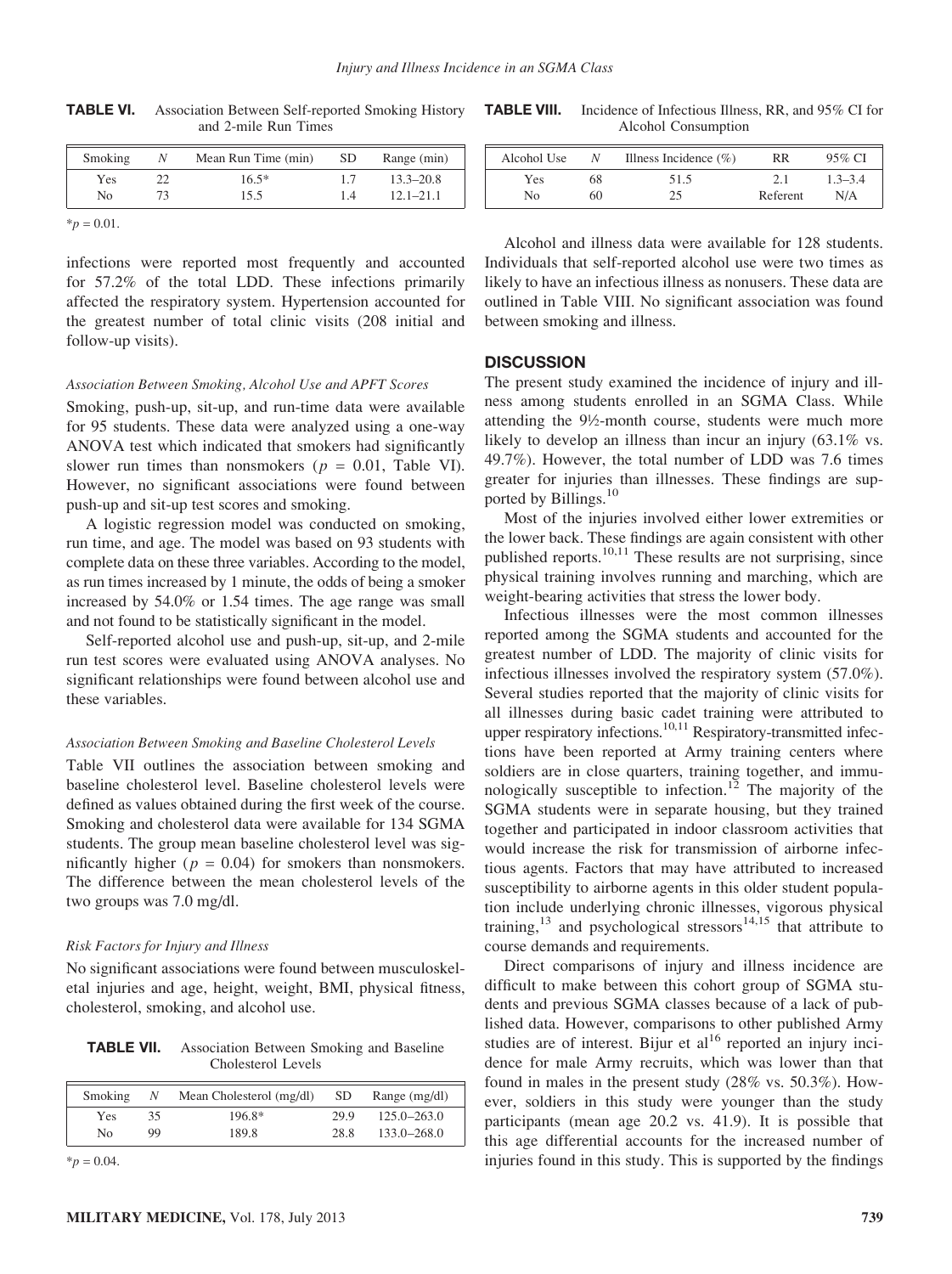of Jones et al, $6$  where the RR of lower extremity injury was greater with increasing age among male Army recruits during basic training. The effects of age on risk injury vary according to the population being studied.17 If soldiers train at similar intensity levels, the risk of injury is greater for older soldiers.<sup>6</sup>

History of alcohol use before SGMA training was a significant risk factor for infectious illnesses. Engs et  $al^{\overline{18}}$ reported that among 1,100 undergraduate students, the incidence of upper respiratory infection was higher for students who consumed 22 or more alcoholic drinks per week when compared to nondrinkers. In this study, the quantity of alcohol was not documented, but a strong relationship was observed between alcohol consumption and infectious illnesses. Laboratory studies<sup>19</sup> on spleens of mice have suggested that chronic alcohol consumption impairs lymphocytic recruitment, therefore increasing susceptibility to infection.

In this study, 26.1% of SGMA students self-identified themselves as cigarette smokers. Subjects who self-reported a history of smoking before SGMA training had significantly lower cardiorespiratory endurance (i.e., 2-mile run time) compared with nonsmokers. However, the authors speculated that a positive association may have been found if the population was older and had a longer smoking history. Such speculation is supported by Daniels et  $al^{20}$  who showed the maximal oxygen consumption  $(VO<sub>2</sub>$  max) between smokers and nonsmokers was not different for a younger population (mean age 22.0), but did differ significantly for soldiers 15 to 20 years older. The present data support the findings of Daniels et  $al^{20}$ in that smoking among other subjects was correlated with slower run times.

In this study, smoking history was associated with higher total cholesterol levels. Hughes et  $al<sup>21</sup>$  reported higher mean triglyceride levels and lower mean serum high density lipoprotein cholesterol levels in male smokers of ages 30 to 69 when compared to nonsmokers. In addition, Dullart et  $al<sup>22</sup>$  found lower high density lipoprotein cholesterol levels in nondiabetic smokers. It is well known that smokers have impaired cholesterol transport mechanisms, which may explain the association between smoking history and increased total cholesterol levels.<sup>23</sup>

#### **CONCLUSIONS**

The data presented in this study indicates that although injuries were associated with a greater number of lost training days than illnesses future SGMA medical surveillance should focus on strategies to reduce both injuries and illnesses in SGMA training. Past investigations show associations between injury, age, gender, prior history of smoking, percent body fat, low aerobic capacity, and reduced muscular strength.<sup>4,5</sup> No independent risk factors for injuries were found in this study. However, the study found that trainees with a prior smoking history had slower run times. Past military research<sup>5</sup> has reported an association of injuries with lower aerobic capacity before military training programs. More research is required with larger sample sizes of male and female SGMA students to determine the effects of improving aerobic capacity before SGMA training with appropriate interventions (e.g., smoking cessation programs, progressive running with interval training).

Respiratory bacterial and viral infections were the most commonly reported illnesses. Alcohol consumption was a risk factor in the development of infectious illnesses.<sup>24</sup>

Future research should focus on methods to reduce the respiratory illnesses in the SGMA population including reducing alcohol consumption, frequent hand washing, intranasal saline lavages, and investigation of other modalities to reduce infectious illnesses in field environments.

### Study Limitations

This study had several limitations. For example, the electronic medical records database had not been established at the time of the study. Therefore, data were collected and analyzed from hand-carried medical records. Missing data limited the analysis of injuries and associated limited duty time. These data were essential to assessing the degree of severity of injuries and potential cost due to lost training time from physical training at the SGMA.

Injury and illness data were collected from troop medical records. Study staff researchers attempted to determine a specific injury/illness diagnosis for each visit. Some of the medical data in the clinical records did not list an anatomical location.

Future researchers should determine the types of physical training activities associated with injuries to define countermeasures for reducing injury incidence. Missing information on how and where the injuries occurred limits the ability to target interventions that may reduce injury incidence.

Gender differences in injury and illness incidence has been reported in military studies. Because of the small sample size of females in our study, we were unable to detect whether or not gender differences existed in the variables (smoking, run times, alcohol and APFT Scores) and injury and illness incidence.<sup>2,10</sup>

#### ACKNOWLEDGMENTS

We thank the students and staff of the SGMA at Fort Bliss, Texas. We also thank the staff of the Central Troop Medical Clinic for providing medical records for this study. Also, Dr. Joseph Creedon deserves special recognition for conducting the statistical analyses of the study data.

#### **REFERENCES**

- 1. Knapik JJ, Jones SB, Darakjy S, et al: Injuries and injury risk factors among members of the United States Army Band. Am J Ind Med 2007; 50(12): 951–61.
- 2. Knapik JJ, Sharp MA, Canham-Chervak M, Hauret K, Patton JF, Jones BH: Risk factors for training-related injuries among men and women in basic combat training. Med Sci Sports Exerc 2001; 33(6): 946–54.
- 3. Knapik JJ, Hauret KG, Canada S, Marin R, Jones B: Association between ambulatory physical activity and injuries during United States Army Basic Combat Training. Phys Act Health 2011; 8(4): 496–502.